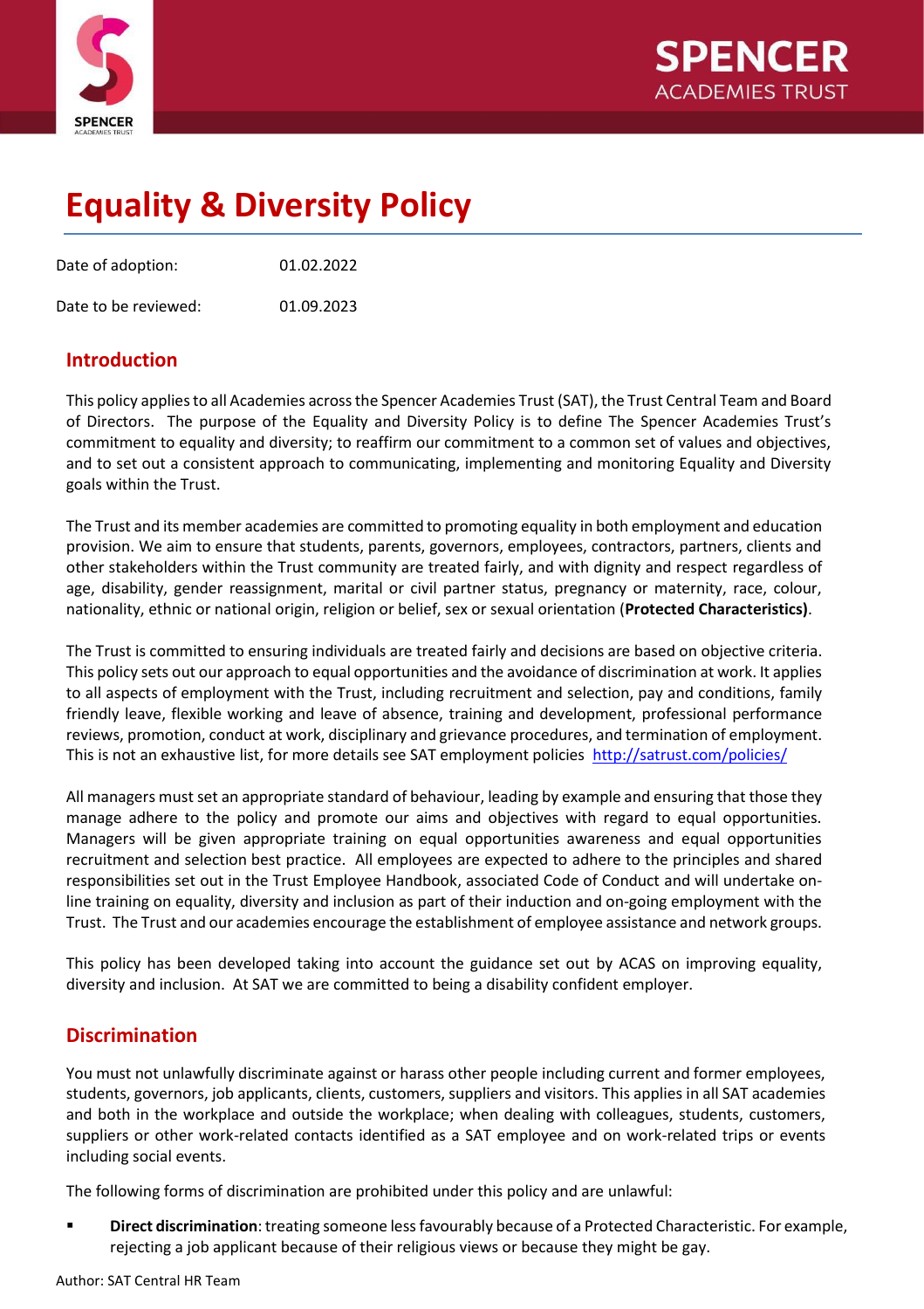

- **Indirect discrimination**: a provision, criterion or practice that applies to everyone but adversely affects people with a particular Protected Characteristic more than others and is not justified. For example, requiring a job to be done full-time rather than part-time would adversely affect women because they generally have greater childcare commitments than men. Such a requirement would be discriminatory unless it can be justified.
- **Harassment**: this includes sexual harassment and other unwanted conduct related to a Protected Characteristic, which has the purpose or effect of violating someone's dignity or creating an intimidating, hostile, degrading, humiliating or offensive environment for them. Harassment is dealt with further in our Anti-harassment and Bullying Policy.
- **Victimisation**: retaliation against someone who has complained or has supported someone else's complaint about discrimination or harassment.
- **Disability discrimination**: this includes direct and indirect discrimination, any unjustified less favourable treatment because of the effects of a disability, and failure to make reasonable adjustments to alleviate disadvantages caused by a disability.

The Trust recognises that it is also unlawful to discriminate by association or perception, e.g. treating a student unfairly based on the Protected Characteristics of their parents or other family members. Please also see the SAT Anti-Harassment and Bullying Policy.

# **Equality Statement**

The Spencer Academies Trust will ensure that equal opportunities and the principles of fairness underpin all aspects of policy, procedure, education provision, consultation and decision making.

We will provide high quality education services, making sure services are accessible without barrier or discrimination. We will improve what we do by continuing to consult with employees, students, parents and governors, their communities and partners about equalities issues. We will promote our equality and diversity policy in our contact with parents, employees, governors and external organisations.

Our employees, Directors and governors will recognise the importance of diversity and demonstrate a proactive approach in their day-to-day work. They will ensure that everyone is treated fairly, recognising special needs and understanding differences. Behaviour will reach our high standards of conduct (staff and students) and the learning environment we provide will be safe and accessible for all children, young people and adults who study or work within the Trust. Where necessary we will implement reasonable adjustments, or additional support, to ensure equality of access to an education and suitable working environment.

The Trust will adhere to statutory Government legislation and give consideration to other relevant guidance, which aim to make sure that everyone is treated with equity. We will not tolerate any form of discriminatory behaviour against members of the Trust community.

## **Employment**

The Trust is committed to ensuring that employees have equal access to jobs, training, and professional development opportunities. All employment policies refer to the provisions of the Equalities Act 2010. The Trust recognises that the Act extends beyond the protected characteristics of an individual employee and that employers have broader responsibilities to employees and situations that maybe covered by the Act.

All recruitment will be within the provisions of the Equalities Act, and applications will be monitored to report on recruitment activity, in line with the act. Age is a protected characteristic in relation to employment, but does not apply to students studying in Trust academies.

Employees who are in breach of this policy will be dealt with under the SAT disciplinary policy.